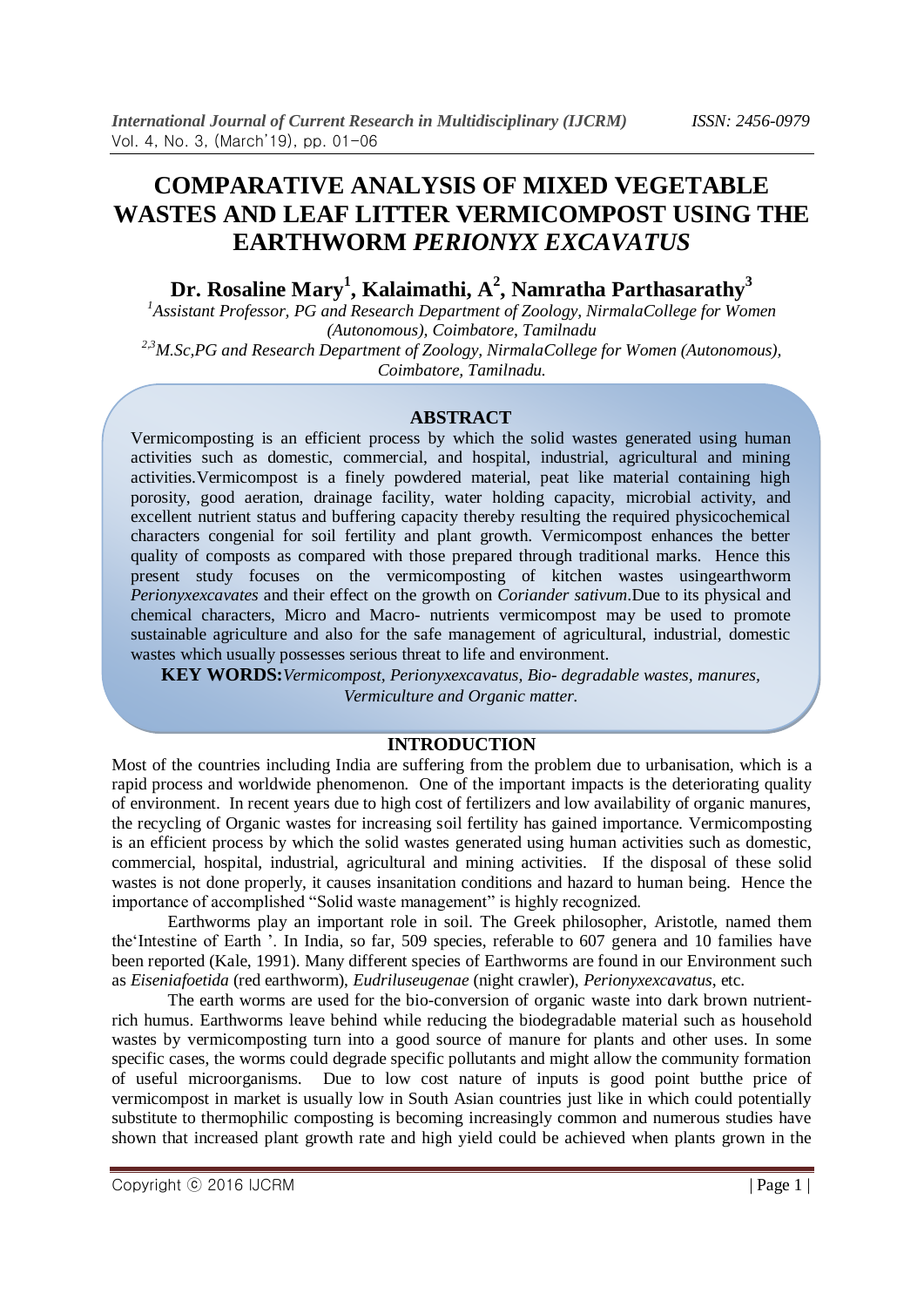presence of vermicompost (Atiyeh*et al.,* 2000, Aracon*et al.,* 2004 and Lee *et al.,* 2004).Shanthi*et al.,* (1993), in India, evaluated the potential of three species of earthworms namely *Metaphireposthuma*, *Eisenia* species and *Perionyxexcavatus* in degradation of vegetable waste. Among all three, *P. excavatus* was able to withstand greater ranges of moisture and temperature than other species and thus most suited for use in vermicomposting and thus we used *P. excavatus* in our project for the production of Vermicompost by using the organic material as vegetable wastes. To see the plant growth by comparison with the fertilizer and also used the compost for calculating their physicochemical characters.

# **OBJECTIVES**

- To develop an integrated and environmentally sound waste management system.
- To produce vermicompost from mixed vegetable wastes- (banana skin, onion peel, cabbage, cauliflower and potato skin) and leaf litter from the college garden.
- To analyse the physico-chemical characteristics of the vermicompost.

 To analyse the plant growth (*Coriander sativum*) of the leaf litter and vegetable wastes of the vermicompost.

#### **MATERIALS AND METHODS**

An experimental study was conducted using the Earthworm *Perionyx excavates* which will be procured from the vermicomposting unit of PG and Research Department of Zoology, NirmalaCollege for Women, Coimbatore, Tamilnadu, to obtain the vermicompost using mixed vegetable wastes and leaf litter wastes with cow dung. They were maintained in the normal environmental conditions. The worms used in the experiment will be almost of same body weight and body length.

 The compost samples were collected in polythene bags and were brought to the laboratory for investigation. Approximately 500g compost samples were kept in clean polythene bags with proper labelling for analysis of different chemical parameters like sodium, potassium, calcium, magnesium and iron. pH, TDS (Total Dissolved Solids) and Electrical conductivity were monitored. Iron estimation by spectroscopy method. Total Potassium and Sodium were determined by flame photometry method. Calcium and Magnesium estimation by EDTA(Ethylene Diamine Tetra Acetic Acid) titration method.The pH and electrical conductivity were measured by Hanna Instrument. The pH was determined by measuring 5g of the vermicompost which was then mixed with 10ml deionized water and allowed to settle for ten minutes for determination for the pH. For the electrical conductivity, 5g of the vermicompost was mixed with 10ml of deionized water and allowed to settle for 10 minutes before measurement.

# **PREPARATION OF SOIL BEDS**

Pots will be used for the preparation of soil beds. Dried soil (from nearby compost pit land) was crushed and filtered through a fine mesh sieve. One kg of fine soil was then poured in each pot and then water was added to moistened the soil then 250g dried powdered (3 week old) cow dung was also added to each pot to avoid starvation**.**

# **ADDITION OF ORGANIC WASTES**

The vegetable wastes collected from the Nirmalacollege hostel will be processed for a week and then will be added to the soil.Mixed vegetable wastes (Onion peel, Banana skin, Cabbage, Cauliflower, Potato skin) and leaf litter from the college garden will be added in separate beds.Daily watering and the pots will be maintained for 30- 45 days. Then the compost will be ready for observation.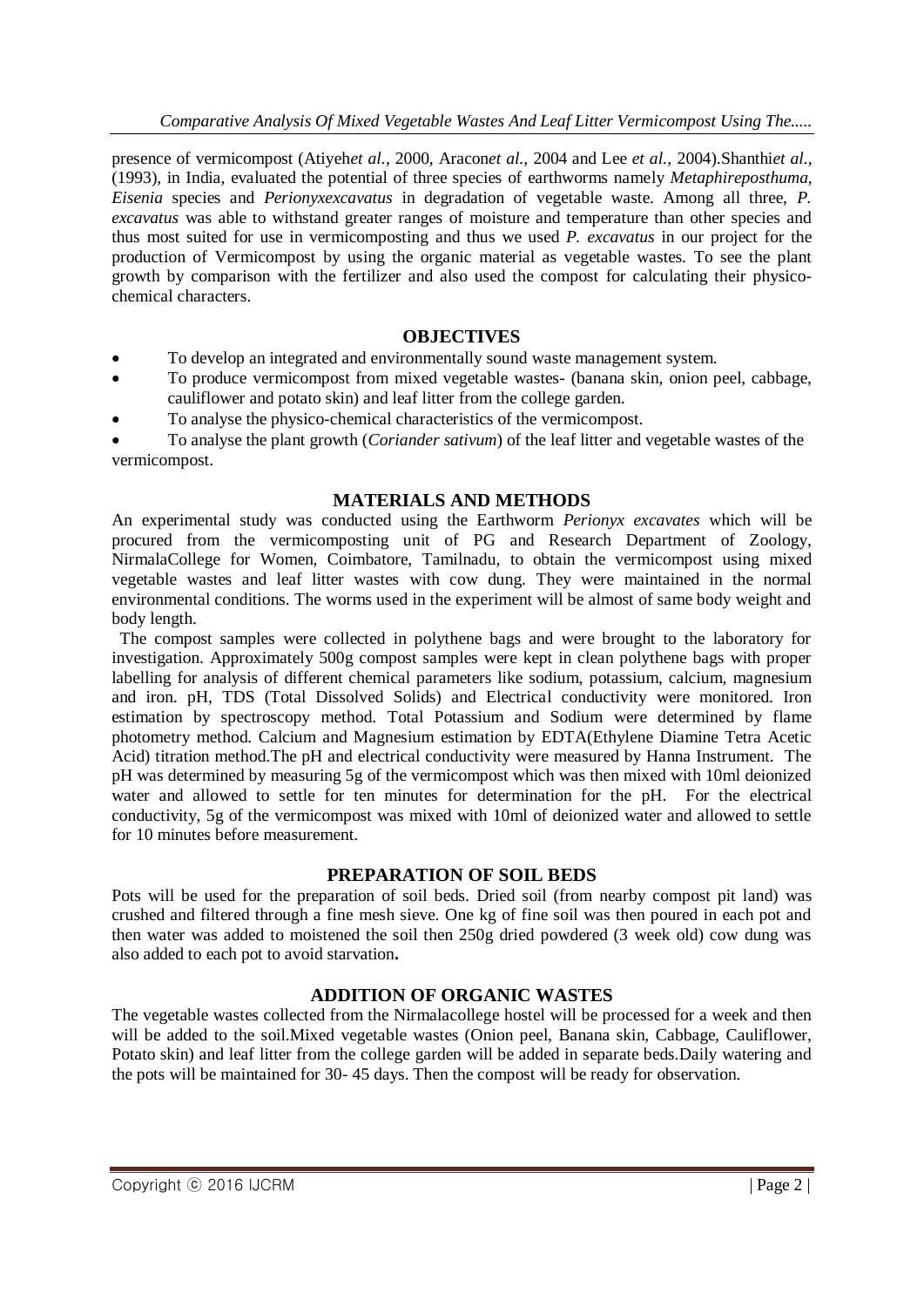# **STATISTICAL ANALYSIS**

All the reported data were statistically analysed by 'SPSS'- version 17.0 and 'STATISTICA'  $-$ VERSION" 98 statistical analyses. Comparison of the means, standard deviations and Correlation coefficient were calculated.

#### **RESULT AND DISCUSSION**

Vermicompositing appears to be a high value bio fertilizer which promotes the plant growth and productivity by nutrient supply but is cost effective andpollution free. The use of vermicompostimproves the soil aggregation and stabilizes soil stratification. The mineralization of nutrients isobserved to be enhanced, therefore results into boosting up of crop productivity. Thevermicomposts have a higher Base Exchange capacity and more exchangeable calcium,magnesium, potassium than the soil in which worms live.

The results showed **(Table-1)**that the physico-chemical characteristics of mixed vegetable wastes vermicompostshas a rich source of nutrient content than the leaf litter vermicompostswith the cow dung. The pH was measured in leaf litter vermicompost as 5.5 whereas in mixed vegetable waste it was 6.5 and the temperature were measured as  $27.3^{\circ}$ C. In leaf litter it showed little higher in temperature  $(30.2^{\circ}C)$ .

The observations carried out for 45 days of vermicomposting revealed that earthworms play a significant role in the processing of substrates having different initial pH, as almost complete decomposition was observed in the experiments with earthworms, while decomposition process was continued in the respective controls. Effect of initial substrate pH on vermicomposting using *P. excavatus.*The initial increase in the substrate pH can be attributed to the fact that initially microbes participate in the degradation representing aerobic metabolism. As a result, basic hydroxides are formed in the presence of sufficient moisture which increases the substrate pH in the initial phase of decompositionRynk, *etal.*,(1992). Compared to temperate species tropical species can withstand higher temperature (Edwards and Lofty 1977, Lee 1985). The species *Drawidakanarensis*, *S.travancorensis*, and *Octochaetusthurstoni* appears to be tolerant to the higher temperature upto 30°C. Similarly, Ismail and Murthy (1985) observed tolerance of *Lampitomauritii* (kinberg) to higher temperature range  $(30 \pm 2^{\circ} \text{ C})$  at Madras.

The Electrical conductivity showed higher values that is 0.05 µs in mixed vegetable waste, but is lesser in leaf litter 0.02µs units.The total dissolved solids in leaf litter vermicompost were 0.17 and higher in the mixed vegetable waste i.e.0.35µs. The results of physico-chemical characteristics of mixed vegetable waste with cow dung vermicompostsand Leaf litter vermicompostwere also analysed.

Electrical conductivity is a very important indicator of concentrations of soluble salts. The results revealed that organic manures (vermicompost, FYM) contain more soluble salts (EC) than soil. The more electric conductivity in the vermicompost as compared to farmyard manure and soil (control) might be due to the presence of more exchangeable calcium, magnesium and potassium in worm casts than the soil (Bhatnagar and Palta, 1996). Moreover the results are in agreement with the findings of Balamurugan*et al.,* (1999), Bhatnagar and Palta (1996) and Balamurugan (2002) who reported that high concentration of dissolved salts in the vermicompost than the soil and farmyard manure. Moreover the well rotten farmyard manure acts as a nutrient reservoir and produces organic acids, thereby absorbed ions are released slowly during entire crop growth period.

The results of Micro and Macro nutrients of mixed vegetable wastes with the cow dung vermicompost**Table-2** showed higher values than the leaf litter vermicomposts. The highest nutrient values of Potassium and Sodium were recorded in themixed vegetable wastes vermicomposts as 1.20mg/lit and 52.4mg/lit respectively whereas in the leaf litter waste it was only about 0.85 mg/lit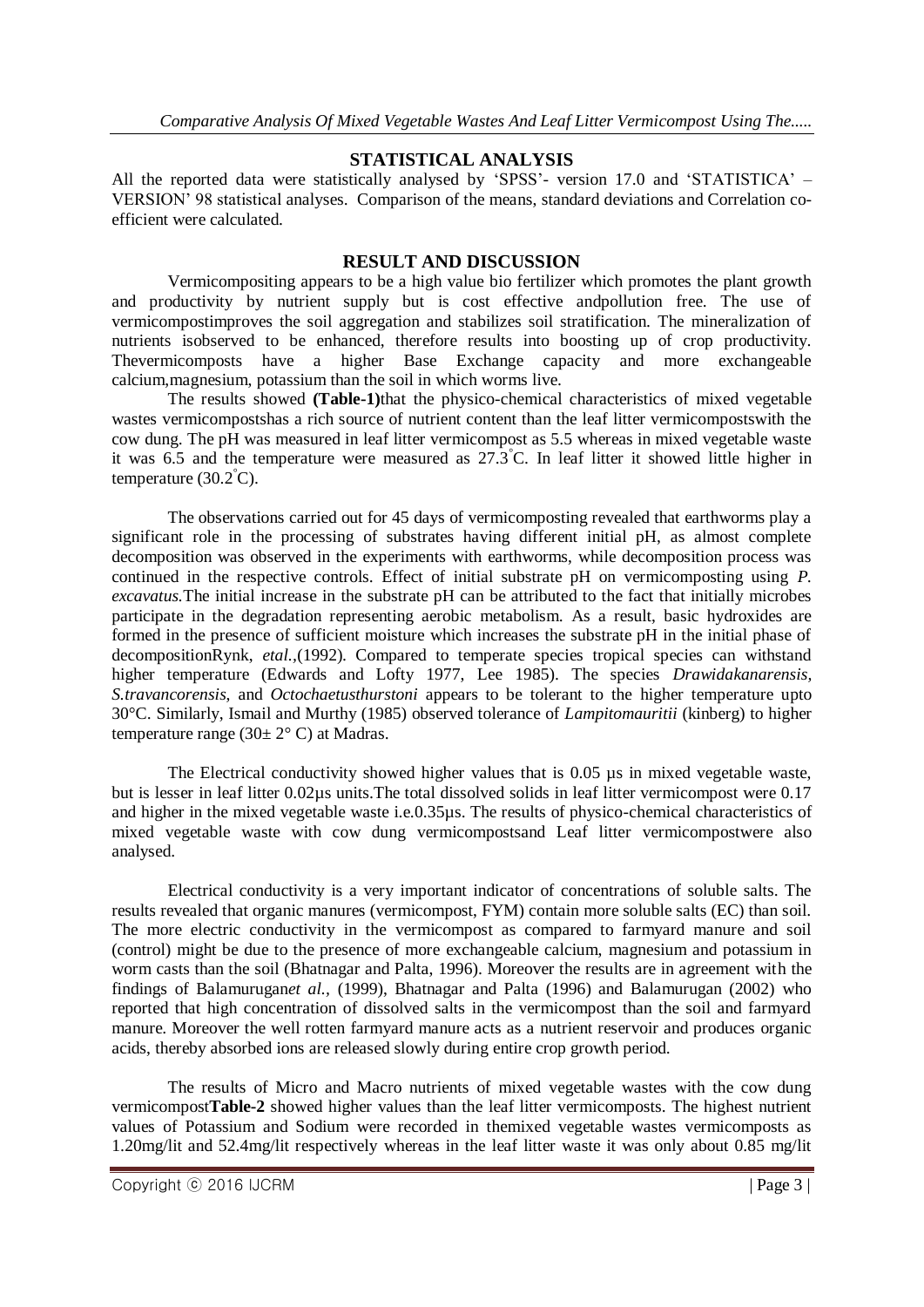and 45.5 mg/lit. The Calcium content of mixed vegetable wastes vermicompost was 40.0 mg/lit, Magnesium was 44.0 mg/lit and Iron was about 2.6 mg/lit. But magnesium content was lower i.e. 38.2 mg/lit in leaf litter waste vermicompost. Calcium showed 25.4 mg/lit and Iron 1.36 mg/lit. The protein content was higher 22.0mg/lit in the mixed vegetable wastes but lowers in leaf litter wastes i.e.20.0 mg/lit.

| Table 1: Physical and Chemical characters of mixed vegetable wastes Vermicompost and Leaf |
|-------------------------------------------------------------------------------------------|
| litter Vermicompost                                                                       |

| S. No | <b>Physico- Chemical Characters</b> | <b>Mixed Vegetable</b> | <b>Leaf Litter</b> |
|-------|-------------------------------------|------------------------|--------------------|
|       |                                     | <b>Wastes</b>          |                    |
|       | pH                                  | 5.5                    | 6.5                |
| 2     | <b>Temperature</b>                  | $27.3$ °C              | $30.2$ °C          |
| 3     | <b>Electrical conductivity</b>      | $0.02\mu s$            | $0.05 \mu s$       |
|       | <b>Total Dissolved Solids</b>       | 0.17mg/1               | $0.35$ mg/l        |

# **Table 2: Micro and macro nutrients of Mixed vegetable wastes andLeaflitterVermicompost**

| S.No.          | <b>Parameters</b> | <b>Mixed Vegetable</b><br><b>Wastes</b> | <b>Leaf Litter</b> |
|----------------|-------------------|-----------------------------------------|--------------------|
|                | Potassium         | $1.20$ mg/litre                         | $0.85$ mg/litre    |
| $\overline{2}$ | Sodium            | 52.4 mg/litre                           | $45.5$ mg/litre    |
| 3              | Calcium           | $40.0$ mg/litre                         | $25.4$ mg/litre    |
| 4              | <b>Magnesium</b>  | $44.0$ mg/litre                         | 38.2 mg/litre      |
| 5 <sup>5</sup> | Iron              | $2.6$ mg/litre                          | $1.36$ mg/litre    |
| 6              | Protein           | 22mg/l                                  | $20$ mg/litre      |

# **Table-3: Mean and Standard deviation for mixed vegetable wastes and leaf litter wastes**

| <b>Variables</b>                        | $\overline{\phantom{a}}$<br>Mean | <b>Std Deviation</b> |
|-----------------------------------------|----------------------------------|----------------------|
| <b>Mixed Vegetable</b><br><b>Wastes</b> | 27.03                            | 21.85                |
| <b>Leaf Litter</b>                      | 21.88                            | 18.45                |

Source: Computed.

#### **Table-4: Correlation co-efficient for mixed vegetable wastesand leaf litter wastes**

| Variables                        | <b>Correlation</b><br>co-efficient | <b>Correlation co-</b><br>efficient |
|----------------------------------|------------------------------------|-------------------------------------|
| <b>Leaf Litter</b>               |                                    |                                     |
| <b>Mixed Vegetable</b><br>Wastes | 97                                 | .00                                 |

Source: Computed.

#### **Table 5: Plant growth by Vermicompost in** *Coriandersativum*

| S.No. | Control | <b>Leaf litter</b> | Mixed vegetable wastes |
|-------|---------|--------------------|------------------------|
|       | cm      | $10.5 \text{ cm}$  | 15 cm                  |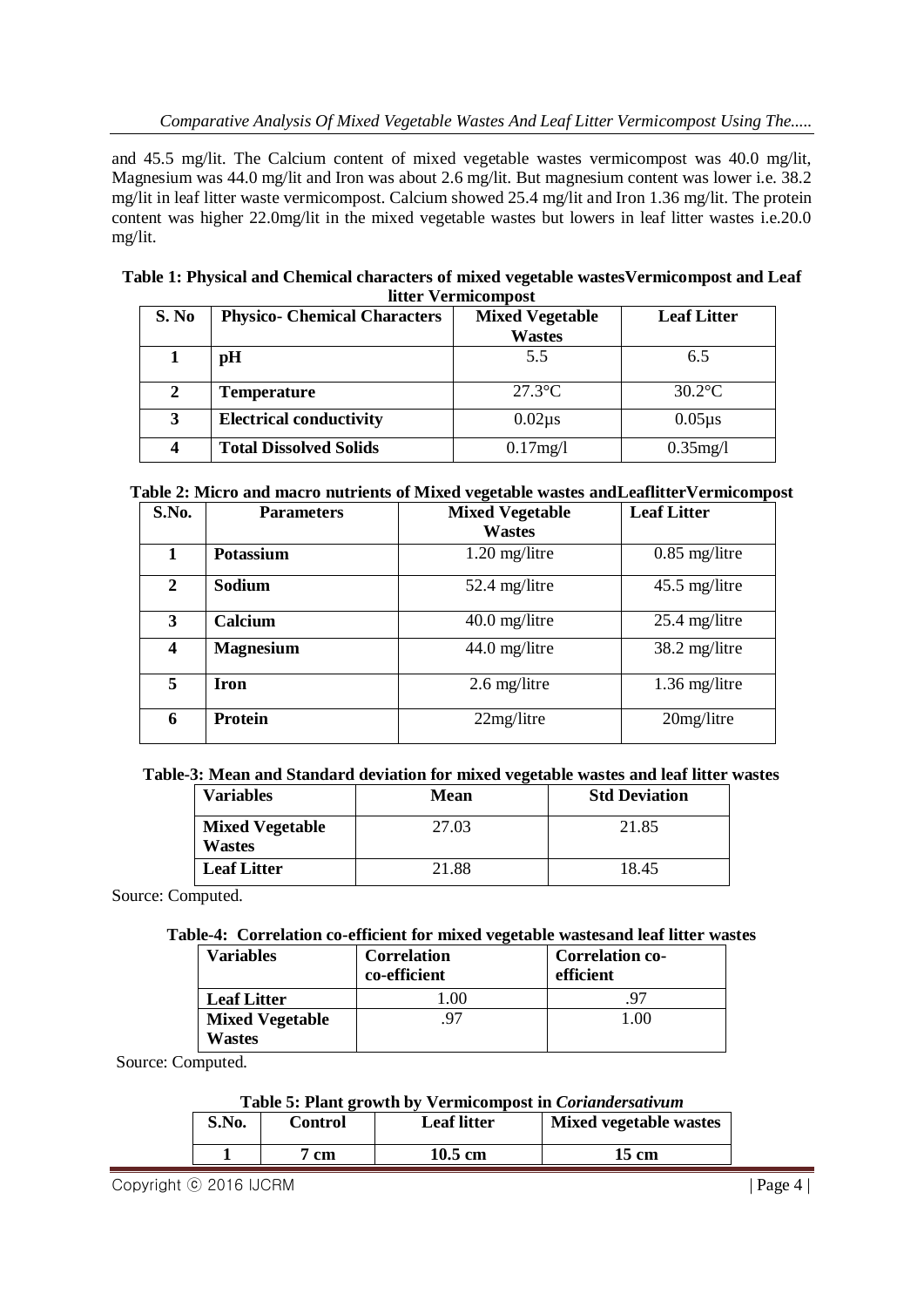The earthworm cast contains excess amount of various micro-nutrients as compared to the other organic materials (termite mould, gallery, cow-dung etc.) (Reddy and Dutta, 1984) reported that the presence of ionic regulatory mechanism in the earthworms is responsible for the uptake of Fe, Mnand other metals from ingest and its excretion through the calciferous glands. Similar observations were also reported by Ash and Lee (1985) and Mba (1983). Balamurugan (2002) observed the excretion of Zn, Mn, Cu and Fe through the calciferous glands of the earthworms.

Earthworm emits sufficient oxygen to oxidize foul smell producing, compounds like H2S, mercaptans, skatol, etc. (Nagavallemma*et al.,* 2000) The study showed high bulk density because the porosity was increased which further improved the availability of nutrients to crop growth. Because during this process the important plant nutrients that the wastes contain, particularly nitrogen, phosphorus, potassium, magnesium, sulphur and calcium are released and converted through microbial action into forms that are much more soluble and available to plants than those in the parent compounds (Pramanik*et al.,* 2007). The moisture content was fluctuating which was maintained at 60%-70% by sprinkling water. Similarly the temperature was maintained below 35°C because exposure of the earthworms to temperatures above this, even for short periods can kill them and to avoid such overheating careful management of the wastes was done. (Taiwo and Oso, 2004).

The comparative analysis of the chemical parameters of mixed vegetable wastes and leaf and leaf litter wastes were also highlighted. The influence of the composts were tested with the growth**(Table-5)** using the plant *Coriander sativum,* in which the mixed vegetable wastes showed maximum growth in the plant (15 cm), in leaf litter waste composts showed (10.5 cm) and in the control showed (7cm).

From the statistical point of view **(Table-3),** the mean value of mixed vegetable waste composts shows (27.03) higher than the leaf litter waste compost (21.88) and the standard deviation also higher in mixed vegetable waste compost i.e. 21.85 and lower in leaf litter waste 18.45.**(Table-4)**The Correlation Co-efficient of Micro and Macro nutrients of mixed vegetable wastes with cow dung vermicomposts and Leaf litter vermicomposts showed 1.00 and 0.97 respectively.The graphical representation of correlation coefficient of mixed vegetable wastes and leaf litter wastes showed highly positive correlation.

# **SUMMARY AND CONCLUSION**

Vermicomposting is a technology which involves trackling of Earthworms as versatile natural bio-reactors that plays a major role in the decomposition of Organic matter, maintaining soil fertility and to bring out nutrient recycling efficiently and also to enhance the plant growth. There are varieties of Organic solid wastes which are generated by our environment continuously in many forms such as animal wastes, Agro-industrial wastes, human wastes, etc., can be converted into vermicompost.

Further Improvement in the value of vermicompost is due to its other benefits simultaneously: Most of the earthworms can be used in the medicine field and also can be used as protein rich animal feed and Anti-soil pollutant if they are not grown on the polluted wastes.

Following are the summary of the present study:

- $\triangleright$  An experimental study was conducted in the Department of Zoology laboratory, Nirmala College for women, Coimbatore, to obtain the vermicompost using mixed vegetable wastes and leaf litter wastes with cow dung. The earthworm species used for this process was *Perionyxexcavatus.*
- The fully dried vegetable wastes like Onion peel, Banana skin, Cabbage, Cauliflower and potato skin with the help of cow dung was converted into castings by earthworms.
- $\triangleright$  Approximately 500g compost samples were kept in clean polythene bags with proper labelling for analysis of different chemical parameters like sodium, potassium, calcium, magnesium and iron. pH,temperature,TDS(TotalDissolvedSolids)and Electrical conductivity were monitored. Total